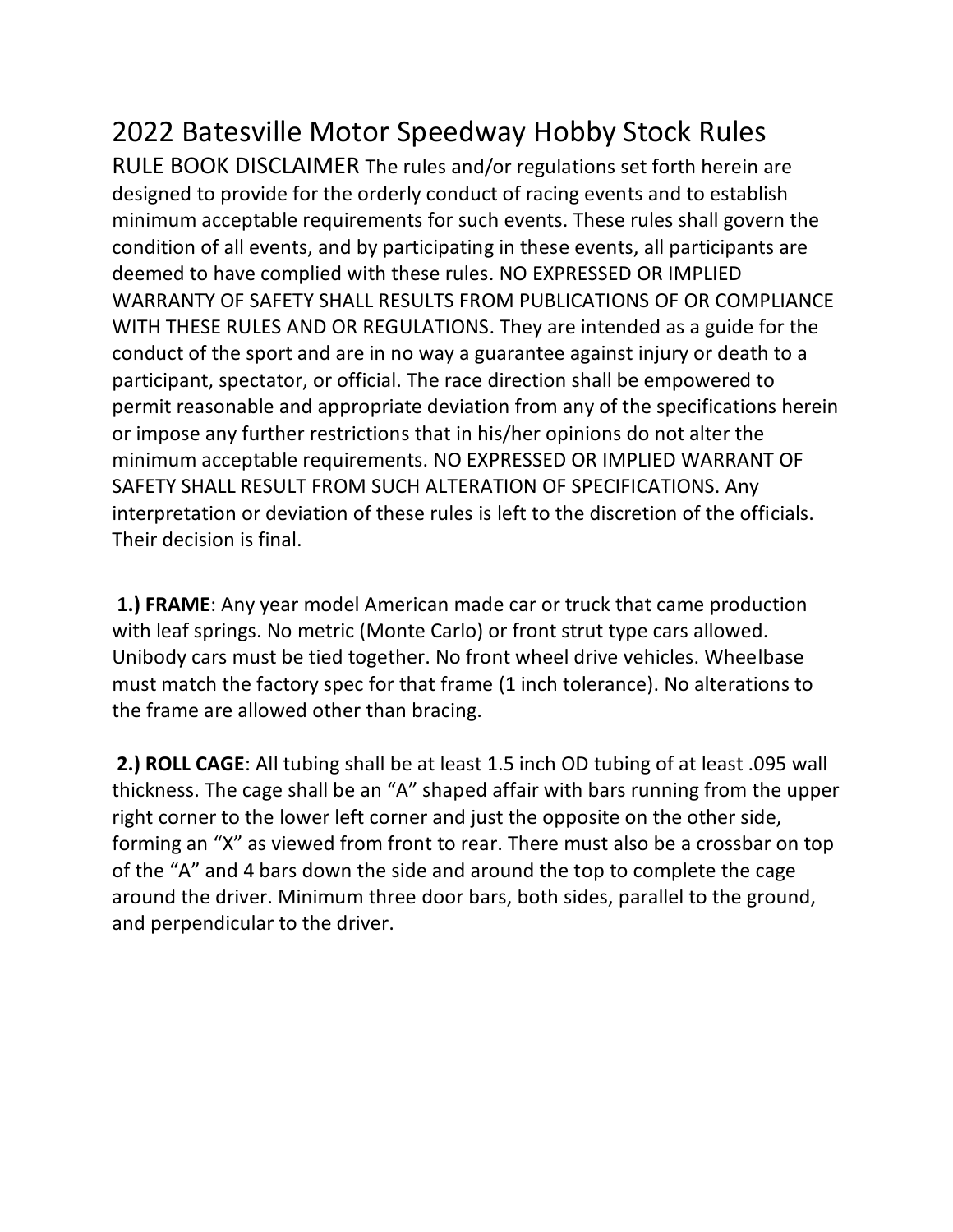**3.) BODY:** Bodies must have a factory production appearance and may be made of sheet metal or aluminum. Any body style is acceptable as long as it is GM to GM, Ford to Ford, Dodge to Dodge. Body must match frame. Example: Leaf Camaro to leaf Camaro. Hoods and trunk lids must be pinned down. Front and rear inner fender walls may be removed. Trunk area may not be cut no further than pinion of rear end. Must have stock type floor pad rocker panel to rocker panel-third member pinion to front firewall. Must have stock firewall. Holes in firewall must be covered. Plastic nosepiece and tailpiece allowed, recommended to match body. No wedge or late model noses allowed. Ground effects OK. All glass must be removed, all window openings in body must remain open. A maximum 7 inch metal sun visor allowed across top of windshield opening. All doors must be securely fastened. No raised quarter panels. Fenders and quarter panels may be trimmed for tire clearance. Back of body must be enclosed from fender to fender. Deck height not to exceed 40". Spoiler must not exceed 6 inches in height and only 2 end braces are allowed not to exceed 6 inches in length. Spoiler may not be wider than trunk lid. ENCLOSED INTERIORS ALLOWED PROVIDED YOU CAN CRAWL OUT OF THE PASSENGER SIDE. BACK PANEL OPENED UP TO LET MUD FLY OUT.

**4.) BUMPERS/RUB RAILS:** Bumpers not covered by plastic nose or tail piece must be complete, unaltered OEM, welded or bolted to steel bumper mounts. Fabricated tubular bumpers (front and rear) are allowed as long as the front bumpers are covered by a plastic nose. All bumpers must have rounded edges. Main bumper bar must be minimum 1.5" O.D. (2" maximum) with 0.083 inch minimum (0.125 maximum) wall thickness. Must run inner rub rail mounted flush to body. No sharp edges allowed on bumpers, rub rails or bolts. No bars past outside edge of body other than rub rails. ALL CARS MUST HAVE TOW LOOPS SECURELY FASTENED TO FRONT & REAR BUMPERS.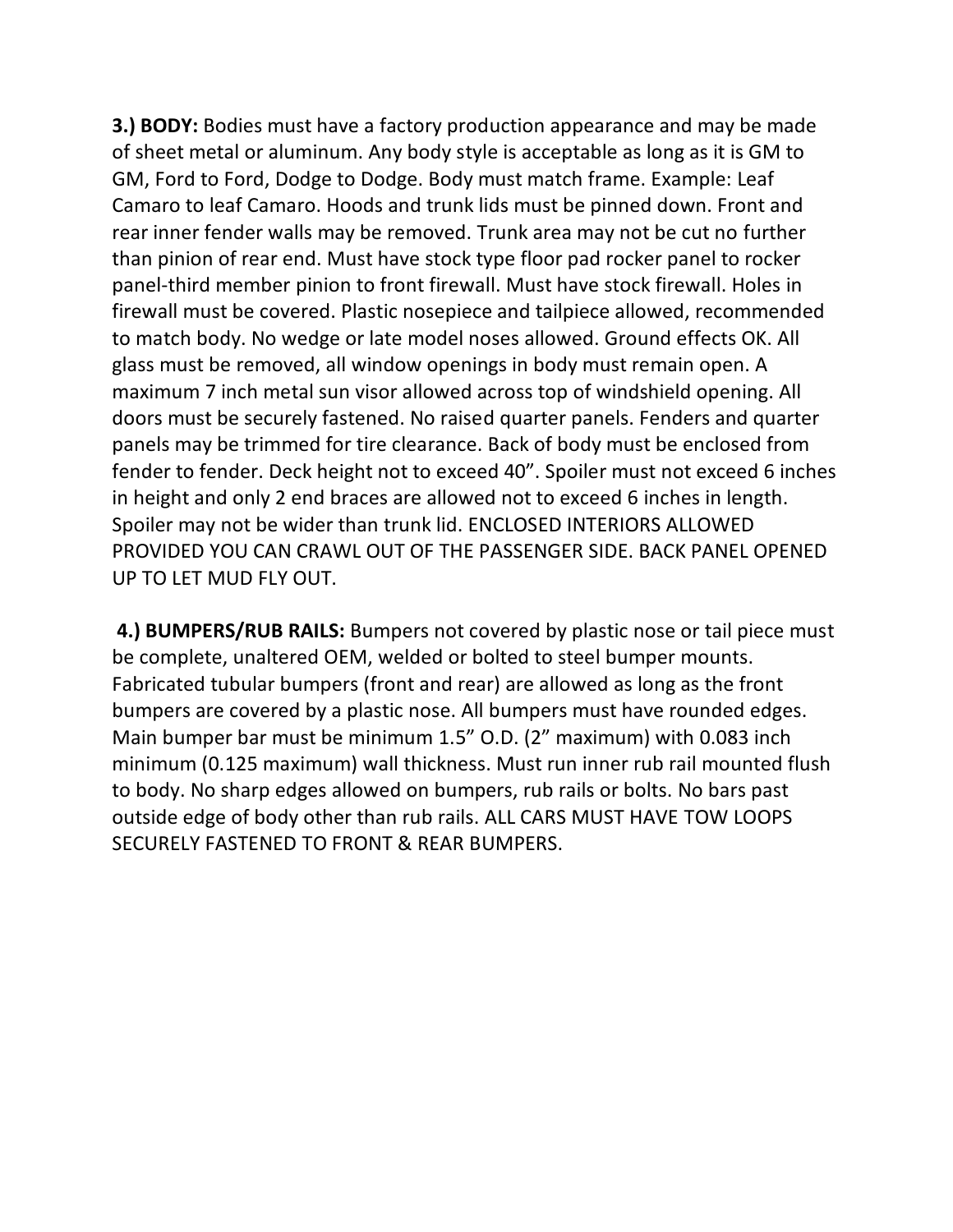**5.) INTERIOR:** 3 ¼ INCH WINDSHIELD BARS IN FRONT OF DRIVER. ALL FLAMMABLE MATERIAL MUST BE REMOVED SUCH AS CARPET, HEADLINERS, PLASTIC, ETC. GAUGES MUST BE REMOVED. ALUMINUM HIGH BACK OR CONTAINMENT TYPE SEAT ONLY AND MUST BE BOLTED IN. DRIVER SEAT MUST BE IN ABOUT STOCK POSITION. SFI APPROVED SAFETY HARNESS, NECK BRACE ARE MANDATORY. WINDOW NET OR ARM RESTRAINTS ARE MANDATORY. QUICK RELEASE STEERING WHEEL IS OK. KILL SWITCH REQUIRED WITHIN EASY REACH OF DRIVER AND MUST BE CLEARLY MARKED "OFF" AND "ON." DRIVER MUST BE SEALED OFF FROM TRACK, DRIVELINE, ENGINE AND FUEL CELL. DASH NOT TO EXTEND MORE THAN 24 INCHES BACK FROM CENTER OF LOWER WINDSHIELD OPENING. DASH MUST BE FLAT, REAR CAN BE NO HIGHER THAN FRONT, EXCEPT FOR COWL IN FRONT OF DRIVER. No other interior tin or covers, FRONT FIREWALL MAY BE REWORKED TO ALLOW ENGINE CLEARANCE. Must be repaired with steel of at least same thickness as OEM. Inside rear quarter panels, below window level may be cut out. Doors may be gutted. All OEM holes in firewalls and floor must be covered with metal or aluminum. Rear firewall and speaker deck must be metal and be of OEM design for that make and model. No mirrors of any kind. FLOOR PAN may be replaced with metal of equal thickness and weight.

**6.) FUEL CELL:** RACING FUEL CELLS ARE MANDATORY. 32 GALLON MAXIMUM. FUEL CELL MUST BE SECURELY FASTENED IN TRUNK ABOVE LEVEL OF OEM TRUNK FLOOR, BEHIND REAR TIRES, WITH MINIMUM TWO SOLID STEEL STRAPS AROUND ENTIRE CELL, 2 INCHES WIDE AND .0125 INCH THICK. NO FUEL CELLS ALLOWED OVER REAR END HOUSING.

**7.) FRONT SUSPENSION:** All front suspension parts including steering box must be OEM replacement. Aftermarket upper A-Frame may be used as described below. ALL MOUNTS MUST BE IN STOCK LOCATIONS. ONLY THE FOLLOWING SHOCKS ARE PERMITTED: AFCO 10 SERIES STEEL BODY SHOCKS OR PRO STREET STOCK SERIES SHOCKS. ALL SHOCKS MUST BE PAINTED FOR ID PURPOSES. NO ADJUSTABLE OR ALUMINUM SHOCKS. RACING SPRINGS ARE ALLOWED. NO COIL OVER SHOCKS. NO HEIM END SHOCKS. ADJUSTABLE/CHEATER WEIGHT JACKS ARE ALLOWED. OEM UPPER A-FRAME MAY BE REPLACED USING AFTERMARKET UPPER. A-FRAME (STEEL OR ALUMINUM CROSS SHAFT ALLOWED) MUST BE NON-ADJUSTABLE AND NO HIEM ENDS BOLT ON SPINDLE SAVERS ALLOWED. SHOCKS SUBJECT TO DYNO TEST AT ANY TIME AT THE TRACK OFFICIALS DISCRETION.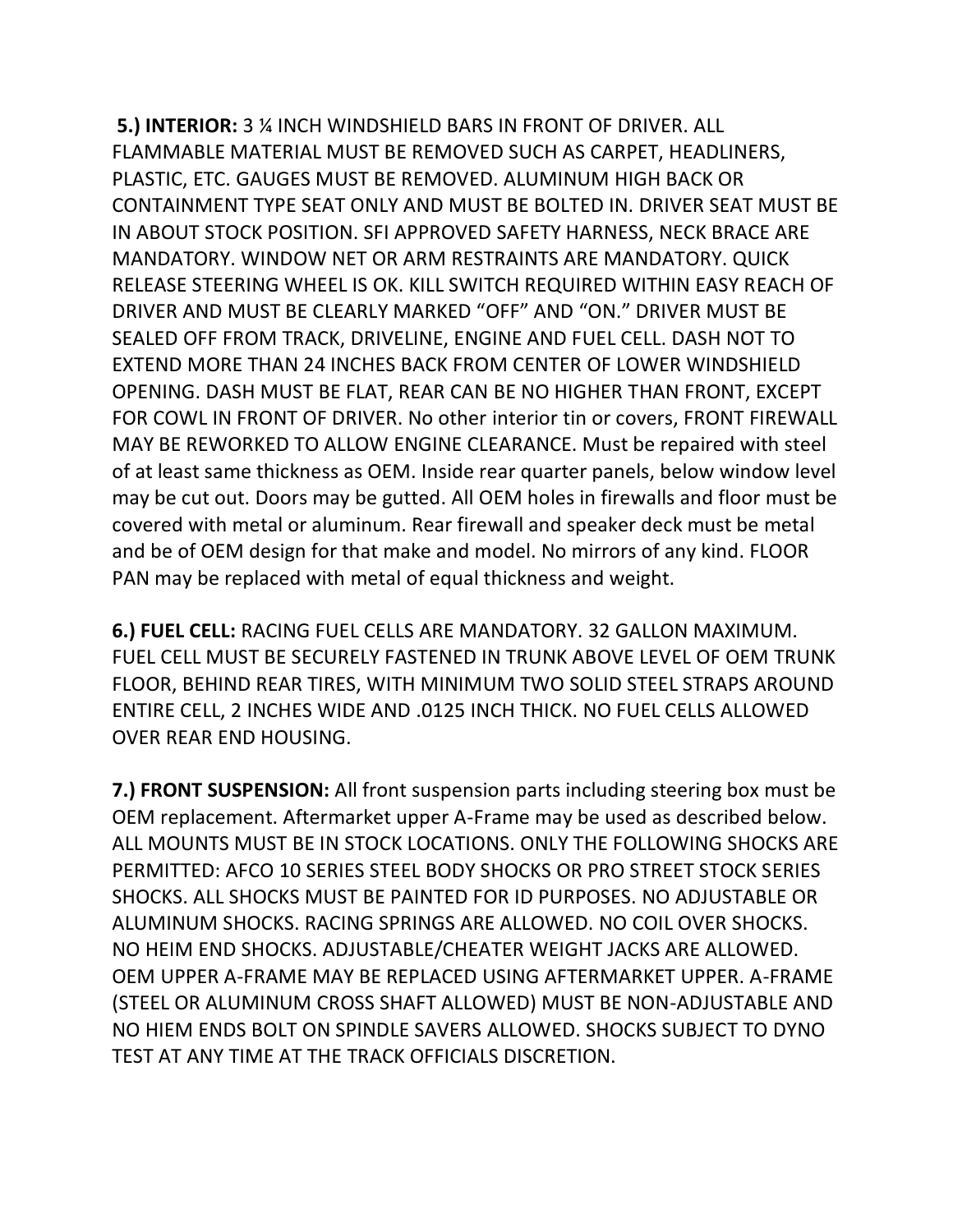**8.) REAR SUSPENSION**: AFCO 10 SERIES STEEL BODY SHOCKS OR PRO STREET STOCK SERIES SHOCKS ONLY. NO HIEM END SHOCKS. RACING SPRINGS ALLOWED. NO ADJUSTABLE SHOCKS. NO COIL OVERS. SCREW TYPE WEIGHT JACKS ARE NOT ALLOWED. ALL COMPONENTS AND MOUNTS MUST BE STEEL, UNALTERED OEM OR OEM REPLACEMENT, IN ABOUT OEM LOCATION AND MATCH FRAME. THIS MEANS VERY CLOSE TO OEM LOCATION. REAR SHOCK MOUNTS CAN BE FABRICATED DUE TO CRASH REPAIR OR PREVIOUS ELIMINATION. NO SLIDERS. NO SWAY BARS, PAN HARD BARS, SPRING SPACERS, EXTENSIONS, CHAINS OR CABLES. NO SUSPENSION STOPS OF ANY KIND ALLOWED.

**9.) REAR END:** 9" INCH FORD HOUSING HIGHLY RECOMMENDED. GM REAR END MUST HAVE AXLE RETENTION. GRAND NATIONAL REAR ENDS ARE ALLOWED. ALL REAR ENDS MUST BE LOCKED. NO GOLD TRACS OR ANY OTHER FORM OF TRACTION CONTROL DEVICES ALLOWED.

**10.) BRAKES:** MUST HAVE AT LEAST 3 WHEEL BRAKES. AFTERMARKET PEDAL ASSEMBLIES ALLOWED AS LONG AS BRAKES ARE NOT ADJUSTABLE. BRAKE SHUTOFF VALVE MUST BE IN ENGINE COMPARTMENT, NO FRONT TO REAR SHUTOFF ALLOWED. NO BRAKE BIAS GAUGES ARE ALLOWED AND BRAKE LINES

MUST REMAIN VISIBLE.

## **11.) WHEEL/TIRES**:

**WHEELS:** 10-INCH MAX WIDTH STEEL RACING WHEELS ONLY. BEAD LOCK WHEELS ALLOWED ON RIGHT REAR ONLY. METAL, PLASTIC OR FOAM MUD PLUG COVERS ARE ALLOWED ON ALL WHEELS. NO PLASTIC OR ALUMINUM WHEELS. 5/8 WHEEL STUDS MANDATORY. **TIRES:** HOOSIER ASPHALT PULL–OFFS OR IMCA PULL-OFFS.

TIRES MUST DUROMETER AT 45 AT ANY TIME. GROOVING AND SIPING ALLOWED. NO SOFTENING OR CHEMICALLY TREATING TIRES. SIDEWALL MARKINGS MUST REMAIN VISIBLE.

**12.) WEIGHT:** ALL CARS MUST WEIGH 3200 LBS. WITH DRIVER AFTER RACE. ALL EXTRA WEIGHT MUST BE BOLTED TO FRAME OUTSIDE OF THE DRIVERS COMPARTMENT AND MUST BE PAINTED WHITE AND BE CLEARLY MARKED WITH CAR NUMBER.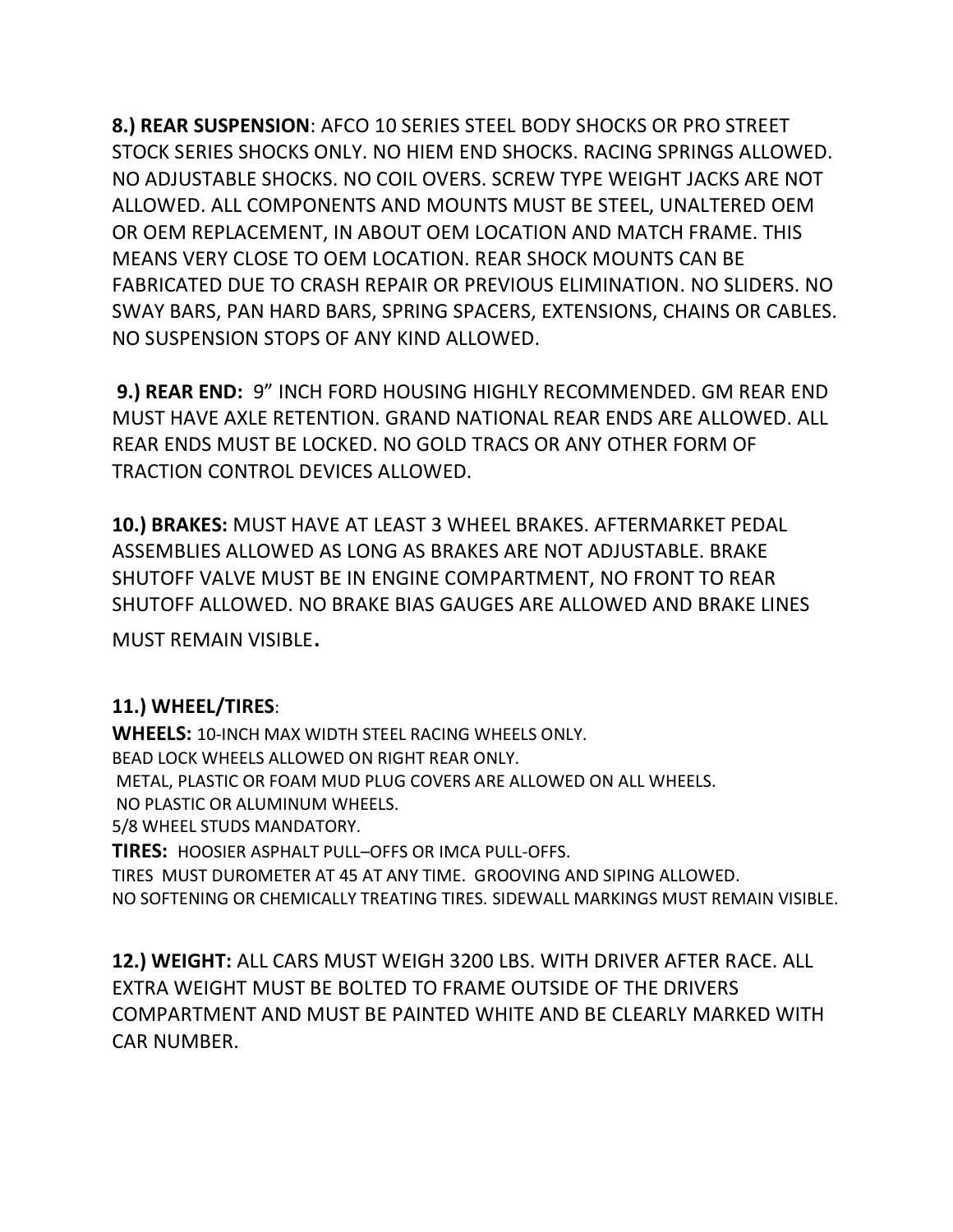**13.) BATTERY/STARTER**: ONE 12 VOLT PASSENGER CAR BATTERY ONLY AND MUST BE SECURELY MOUNTED BETWEEN AND ABOVE FRAME RAILS, AND POSITIVE TERMINAL MUST BE COVERED. BATTERY MUST BE IN MARINE TYPE CASE IF MOUNTED IN DRIVER COMPARTMENT. STARTER MUST BOLT IN OEM LOCATION. CAR MUST HAVE CAPABILITY OF STARTING WITHOUT BEING PUSHED OR PULLED. CAR MUST LEAVE INITIAL STAGING AREA ON DEMAND, UN-AIDED OR GO TO REAR OF THAT RACE.

**14.) ENGINE:** ENGINE MUST BE STOCK PRODUCTION FACTORY BLOCKS ONLY. ROLLER CAM BLOCKS ARE ALLOWED AND MUST RUN MECHANICAL FUEL PUMP. NO BOWTIE OR ALUMINUM BLOCKS. CASTING NUMBERS MUST BE READABLE BY TECH OFFICIAL. NO 400 BLOCKS ENGINE SET BACK TO THE #1 PLUG EVEN WITH UPPER BALL JOINT. FLAT TOP OR DISHED PISTONS ONLY. 1" INSPECTION HOLE IN OIL PAN MANDATORY. NO UNDERCUT COUNTER WEIGHTS ON CRANKSHAFT. MUST MAINTAIN STOCK STROKE CHEVY 3.184" FORD 3.500" MOPAR 3.578" MAXIMUM CUBIC INCH DISPLACEMENT TO INCLUDE CLEARANCE AND WEAR IS 361 FOR GM, 363 FORD AND 370 MOPAR. ELECTRIC COOLING FAN OK. FACTORY STOCK OR HEI DISTRIBUTORS ONLY. NO REMOTE COILS ON GM CAR. NO ONBOARD ELECTRONIC DEVICES CAPABLE OF STORING INFORMATION ALLOWED. NO AFTERMARKET ELECTRONIC AMPLIFYING DEVICES ALLOWED. NO TRACTION CONTROL DEVICES OF ANY KIND. 602 GM CRATE ENGINE WILL BE ALLOWED. MUST HAVE GM, IMCA, OR NESMITH SEALS. ( MUST RUN 2 BL carb)

**15.) IGNITION:** HEI or OEM STYLE DISTRIBUTORS. NO REMOTE COILS. MODULES MUST BE OEM STYLE. NO IGNITION BOXES MSD/GM. NO ON-BOARD DATA COLLECTION EXCEPT RECALL TACHOMETER. NO TRACTION CONTROL.

**16.) INTAKE:** UNALTERED CAST IRON INTAKE OR CAST IRON MARINE INTAKE OR APPROVED UNALTERED AFTERMARKET DUAL PLANE ALUMINUM INTAKES ALLOWED. NO AIR GAP INTAKES. NO PORTING OR GASKET MATCHING OR ACID DIPPING ALLOWED. NO BREZENSKI INTAKES OR HEADS ALLOWED. PLENUM WEBBING CANNOT BE REMOVED ON ANY INTAKES. NO GRINDING OF ANY KIND ON INTAKE. INTAKES MAY NOT BE REWORKED UNDER THE CARB AREA.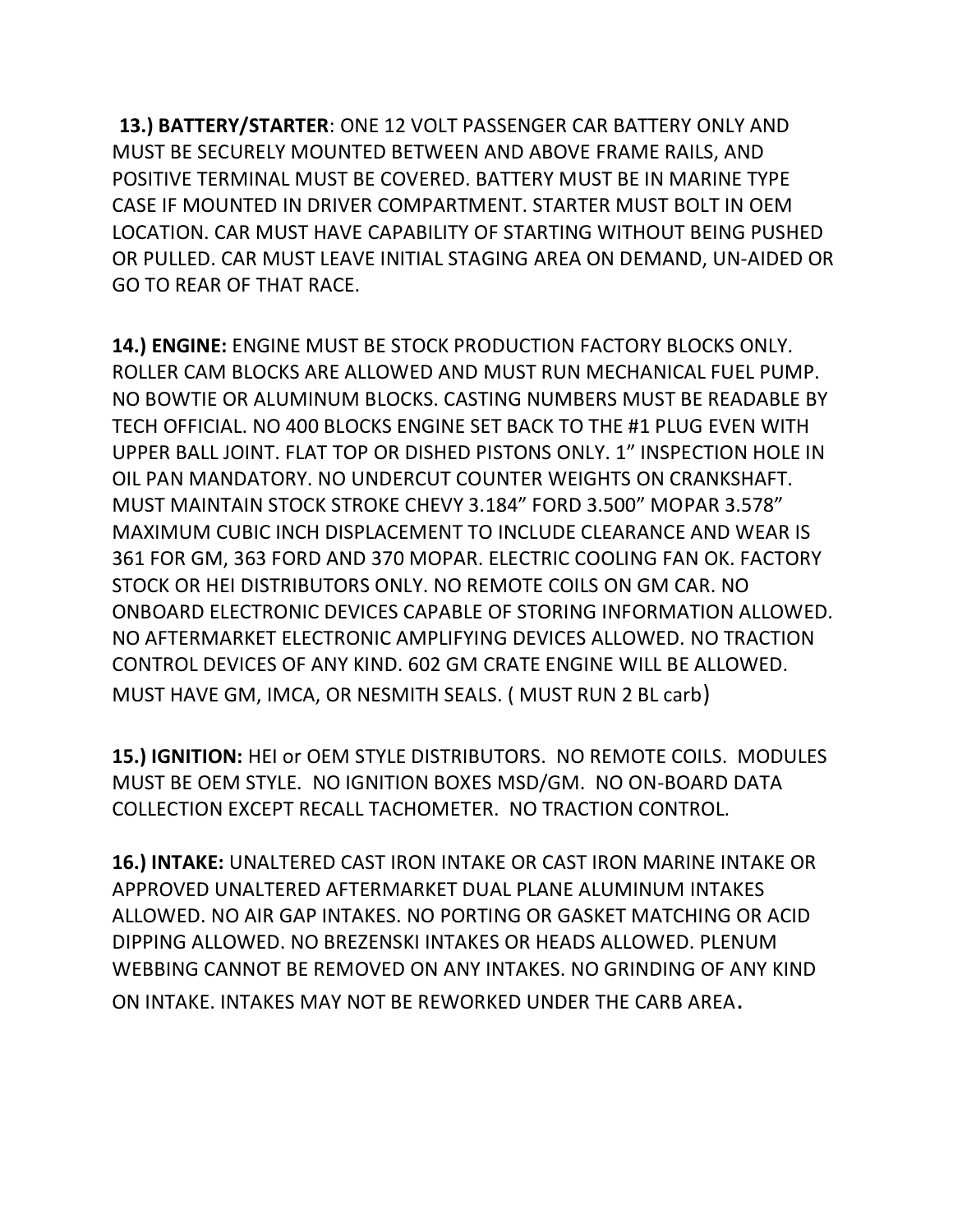**17.) CARBURETOR:** 4412 HOLLEY 2 BARREL OR BARRY GRANT/DEMON 2 BARREL ALLOWED. 500 GFM. BOTTOM THROTTLE PLATE HOLE 1 11/16 INCH. VENTURE WILL MEASURE 1 3/8 INCH. MUST PASS GO NO GO GAUGE. CARB SPACER NO TALLER THAN 1 ½ ALLOWED. PUMP, RACING OR AVIATION GAS ONLY. NO NITROUS OXIDE ALLOWED.

**18.) HEADS:** CYLINDER HEADS MUST BE STOCK OEM (VORTEC OK) OR STOCK REPLACEMENT. (SEE LIST BELOW) CASTING NUMBERS OR ENGRAVED MARKINGS MUST BE READABLE BY TECH OFFICIAL. 2.02"-1.60" VALVES ARE THE LARGEST SIZE ALLOWED GM & FORD 2.02"-1.625" MOPAR. NO TITANIUM COMPONENTS ALLOWED. AFTERMARKET VALVE SPRINGS ARE OK, NOT TO EXCEED 1.5" OD. NO "BEEHIVE" TYPE SPRINGS. OEM OR ROLLER ROCKERS ALLOWED. NO ANGLE MILLING OF HEADS. 62CC MINIUMUM COMBUSTION CHAMBER ON ALL HEADS. IT IS RACERS RESPONSIBILITY TO CHECK NUMBERS. SCREW IN STUDS OK NOT TO EXCEED 7/16'. POLY LOCKS ARE OK. 043600, 043610 SUMMIT:151124, 152123 FORD: RENEGADE:21960 CHRYSLER: ENGINE QUEST: CH318B

**19.) CAMSHAFT**: HYDRAULIC CAMS ONLY. NO ROLLER CAMS OR LIFTERS. OPTION #1: 480 LIFT MAXIMUM MEASURED AT THE RETAINER. OPTION #2: 14"INCHES OF VACUUM AT 1.000 MEASURED BY TRACKS TOOLING.

**20.) HEADERS:** HEADERS ARE LEGAL.

**21.) TRANSMISSION:** AUTOMATIC TRANSMISSIONS MUST BE STOCK OR TCI TRANSMISSIONS. MUST HAVE WORKING TORQUE CONVERTER. NO DIRECT DRIVE WITH DUMMY CONVERTERS. STANDARD TRANSMISSION MUST BE 3 OR 4 SPEED OEM. OEM STYLE CLUTCH AND PRESSURE PLATES. MINIMUM WEIGHT OF ALL COMPONENTS (FLYWHEEL CLUTCH DISC & PRESSURE PLATE & BOLTS) 30 LBS. NO TRIPLE DISC OR MINI CLUTCHES. AFTERMARKET STEEL FLYWHEELS ARE OK. DIRECT DRIVES AND LIGHTENING OF TRANSMISSIONS ARE NOT ALLOWED. NO BERT, BRINN OR FALCON TRANSMISSION ALLOWED. MUST HAVE 360 DEGREE EXPLOSION PROOF BELL HOUSING. MUST HAVE CLUTCH INSPECTION HOLE. DRIVE MUST BE ABLE TO PUT CAR IN GEAR FROM PARK/NEUTRAL AND MOVE FORWARD AND REVERSE AT ANYTIME OF INSPECTION. MUST HAVE DRIVESHAFT LOOP. DRIVESHAFT MUST BE PAINTED WHITE.